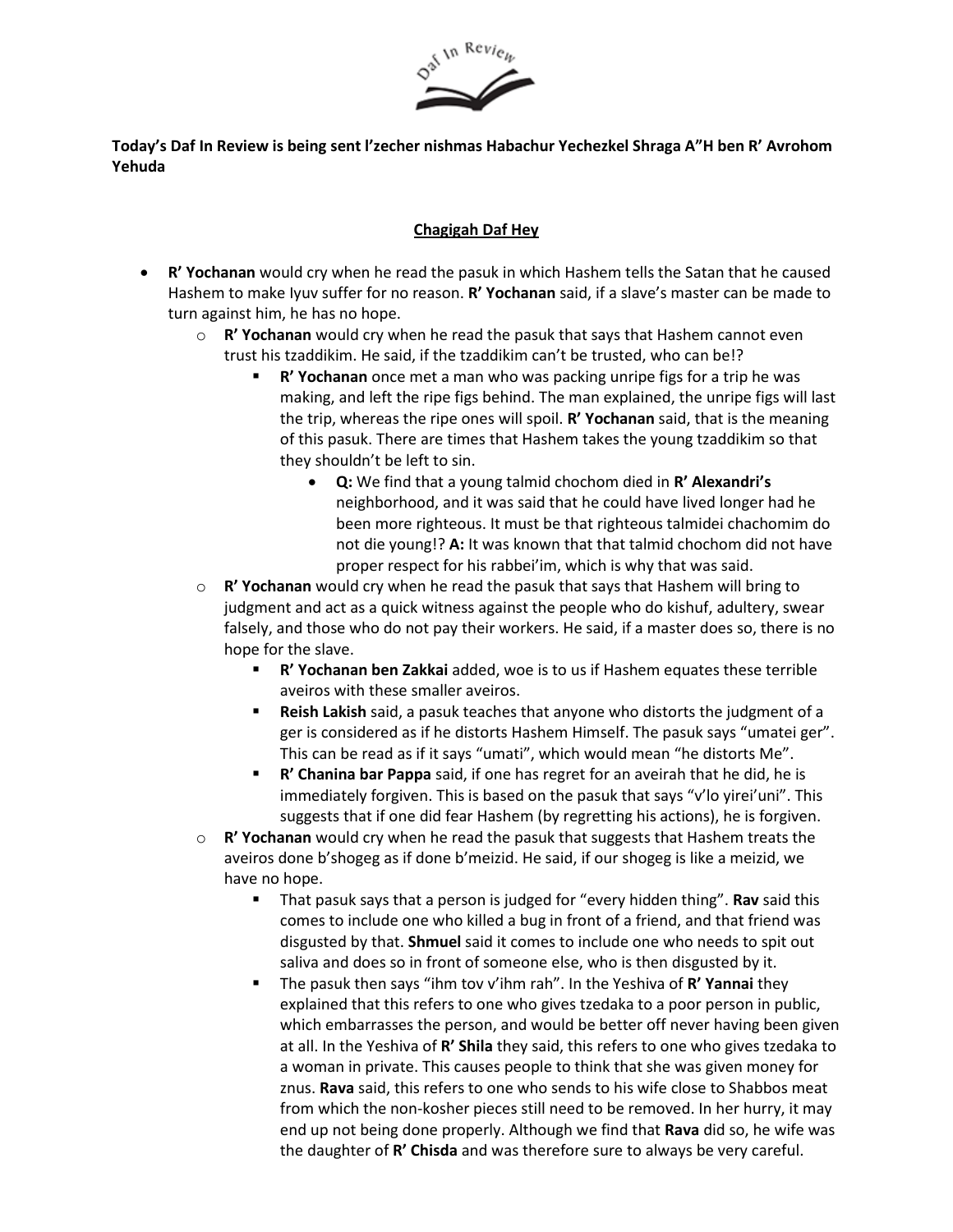**Shmuel** said it refers to one who only gives tzedaka when the poor person is at the point of desperation.

- o **R' Yochanan** would cry when he read the pasuk that says that Hashem will bring many evils and tzaros upon a person. He said, if a master does so to his servants, what hope is there?
	- **Q:** What is the difference between the "evils" and the "tzaros" mentioned in the pasuk? **A: Rav** said, it refers to evils that are brought one on top of another, like suffering from two conditions which require opposite forms of healing.
	- A pasuk says that there will be times of "hester panim", where Hashem seems to be hidden from us. **R' Bardela bar Tevyumei in the name of Rav** said, any person who does not suffer and who is not hunted by his enemies, is not a Jew (we are subject to sufferings throughout the galus).
		- The **Rabanan** asked **Rava**, "you seem not to suffer at all"!? He said, you don't realize that I have to pay off the government (which is a form of suffering). Still, an ayin harah came on him and the king took all of his money.
		- The pasuk says that Hashem will hide Himself "on that day". **Rava** said, this teaches that even during such times, Hashem will speak to us through dreams. **R' Yosef** said, a pasuk teaches that Hashem's hand is always outstretched to protect us.
			- o **R' Yehoshua ben Chananya** was in the king's palace, and there was an apikores there as well. The apikores turned his face from **R' Yehoshua**, to symbolize that Hashem has turned His face from the Jews. **R' Yehoshua** signaled back, that Hashem's hand remains outstretched to protect the Jews. The king asked what the signaling meant, and **R' Yehoshua** explained it to him. He then asked the apikores what was meant, and he did not understand what was meant by **R' Yehoshua's** reply signal. The king said, "a person who can't understand what is signaled to him has no business to even signal in the palace"! He had him taken out and killed.
				- When **R' Yehoshua ben Chananya** was dying they asked him, "How will we be able to fight the apikorsim without you?" He told them, we learn from a pasuk, that the wisdom of the goyim is only as strong as the wisdom of the Yidden. If we are not able to defend such fights anymore, they will not be capable of fighting the fights to begin with.
- o **R' Eila** once heard a child reading the pasuk that says that Hashem tells a person every word he has spoken. **R' Eila** said, if a master does that, his servant has no hope.
	- The pasuk referenced uses the word "seicho" to refer to words. **Rav** explained, this refers to even the private, frivolous talk between spouses.
		- **Q:** We find that **Rav** would speak frivolously with his wife, so there must be nothing wrong with that!? **A:** He did so because he needed to appease her before having tashmish, in which case it is considered necessary.
	- A pasuk says that Hashem cries in a hidden place because of the haughtiness of people. **R' Shmuel bar Inya in the name of Rav** said, Hashem has a special placed called "mistarim", where He cries. **R' Shmuel bar Yitzchak** said that He cries about the exaltedness of the Yidden that was given to the goyim. **R' Shmuel bar Nachmeini** said, He cries about His own exaltedness that has been removed.
		- **Q:** We find that **R' Pappa** said that there is no concept of sadness for Hashem, so how can we say that He cries? **A:** In hidden He cries, but not in His outer chambers.